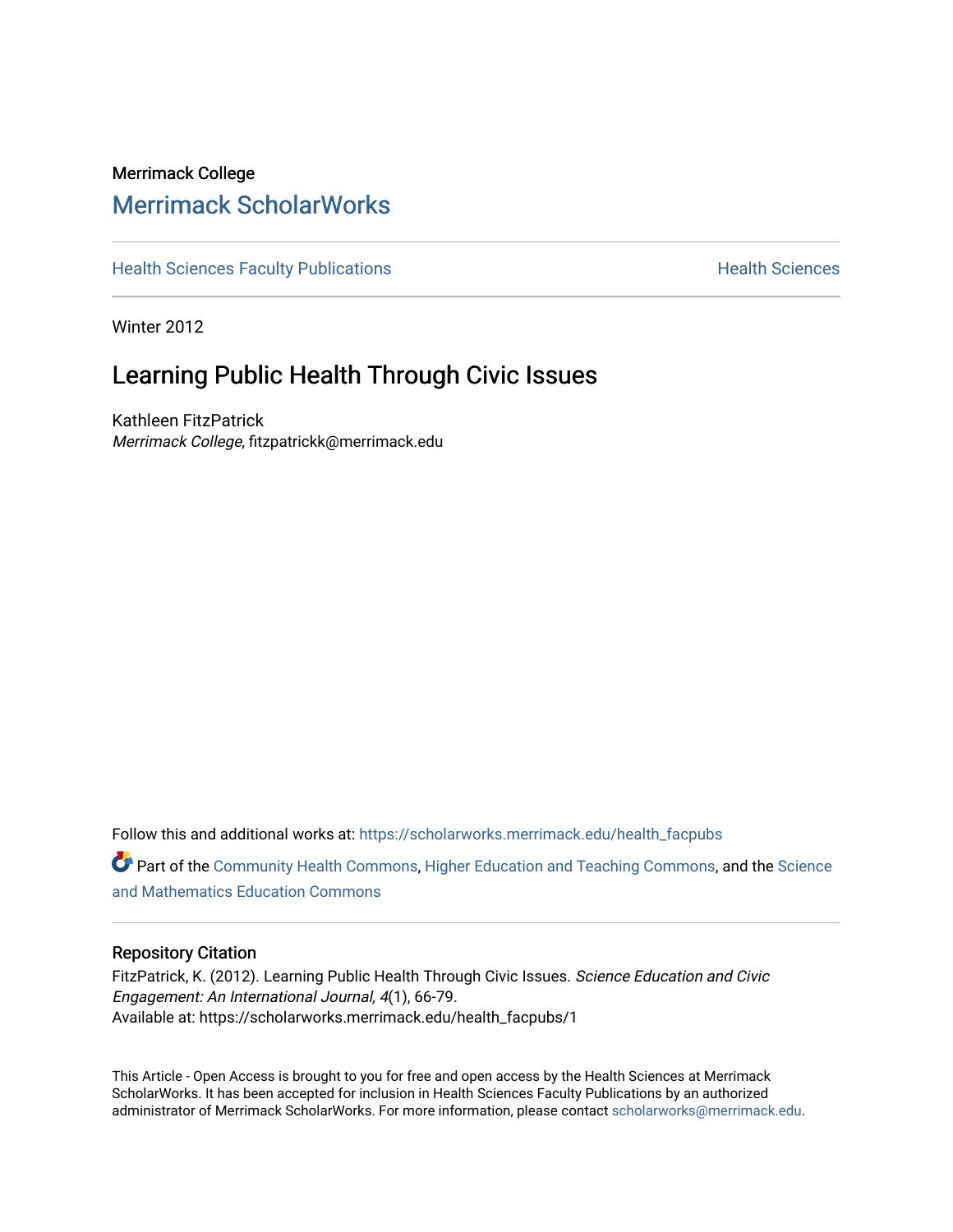

# **Learning Public Health Through Civic Issues**

**Kathleen FitzPatrick**

*Merrimack College*

## **Abstract**

This course is organized around current challenging health issues, such as mandatory immunization, childhood obesity, health insurance, tobacco control, etc. Activities included issues-focused debates, lecture and video presentations, case study discussions, and guest speakers. Students completed fifteen hours of community-based service learning, many in the Lawrence Math-Science Partnership, an outreach program in which undergraduates work on after-school STEM enrichment activities with middle-school students. Several activities complemented the course issues, allowing college students to make connections between course theory and community needs, while engaging middle-school students in important public health concepts. The SENCER-SALG assessment (N=189/192 (98%) of enrolled students) indicated that the course was of much/great help for learning in addressing real world issues (80%), looking at the interplay of science and civic issues  $(71%)$  and in the service learning activities  $(53%).$ 58% of students indicated good/great gains in their interest in volunteering for science-related community service.

## **Introduction**

In 2008, Merrimack College adopted a four credit per course curricular model. At this time, major curricula were completely redesigned. Our Department recognized that since many of our students intend to pursue careers in health care, knowledge of population medicine and health care system organization and function was critical. This content was not included in the major program previously. The Association of American Colleges and Universities (AACU, 2007) recommends that education in public health is essential for all undergraduates, in preparing an engaged citizenry for civic responsibility. Public health, a highly interdisciplinary and applied field, offered an opportunity to design an entirely new course using the NSF Science Education for New Civic Engagements and Responsibilities (SENCER) principles of science education through engagement with complex, unresolved civic issues. One of the goals of SENCER is to "strengthen students' understanding of science and their capacity for responsible work and citizenship." (SENCER, 2011). A faculty team attended the SENCER Summer Institute in 2009; this experience provided guidelines for designing this new course. (Tewksbury and MacDonald, 2005). Additional guidance in specific content came from AACU public health curriculum recommendations (Riegelman and Albertine, 2008).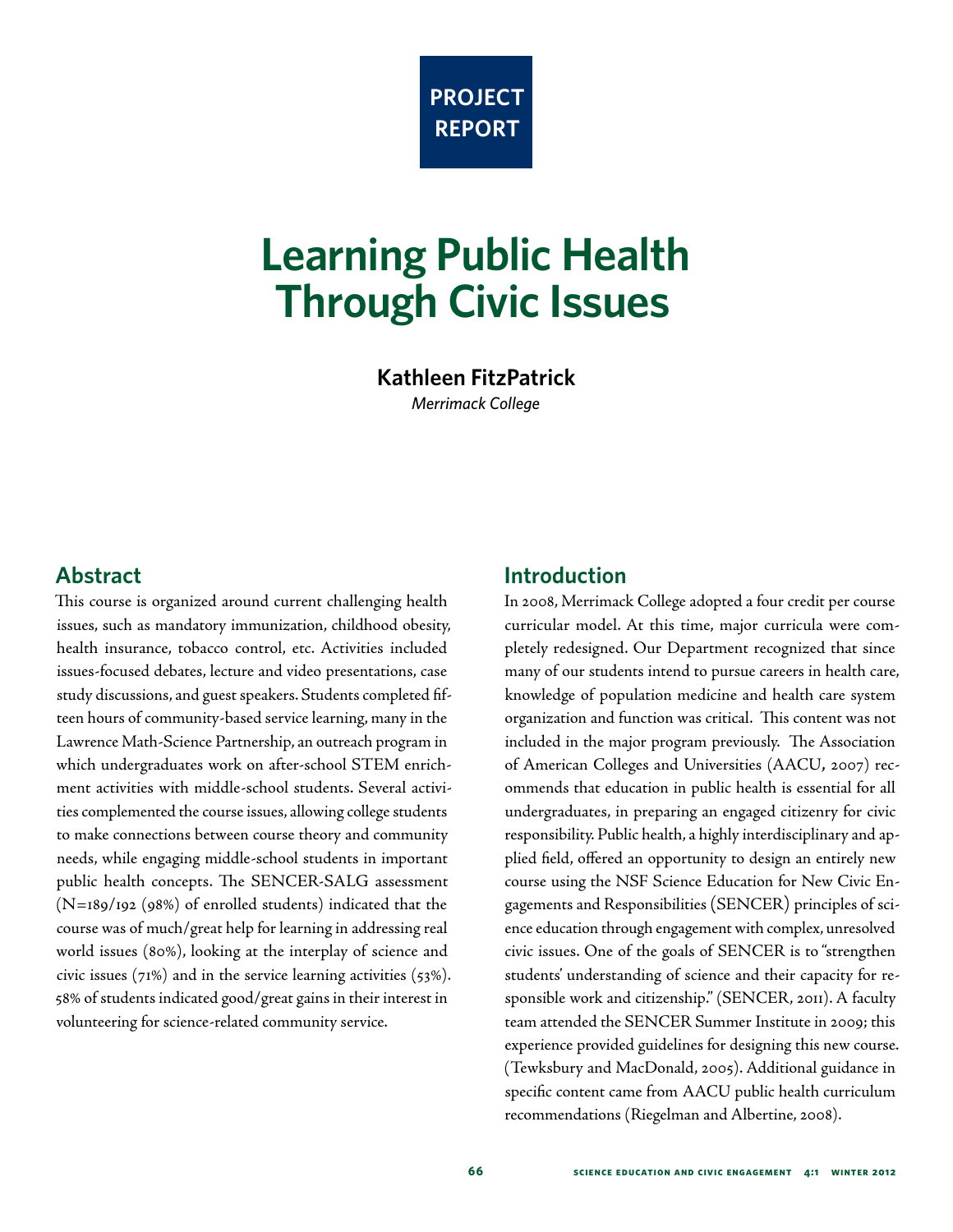The goals of this course were 1) to teach the basic principles of public health by focusing on several current, complex and challenging public health issues, and 2) to include a required service learning experience, as the added value fourth credit, that would place students in health-related field sites where they could connect classroom content to actual experience, and 3) to employ a variety of active learning techniques to cultivate student engagement. The hypothesis was that this approach would generate positive attitudes toward and engagement with civic issues, while achieving the learning goals. A three year assessment of the course, using the SENCER version of the Student Assessment of Learning Gains (SALG; [http://www.salgsite.net;](http://www.salgsite.net) Seymour et al., 2000) is presented below. Student reaction to the issues focus and engagement components was quite positive. Preliminary findings from the first year have been presented (FitzPatrick, 2009).

## **Methods**

#### *Context of the Study*

Our institution is a small (2000 student), private, comprehensive college. Data are reported here for 192 students (29% male, 71% female) enrolled in Community Public Health in

2008 (sixty-six total, two sections), 2009 (sixty-six total, two sections), 2010 (sixty total, two sections), all taught by the author. The course is required for all majors in Health Science, Sports Medicine and Athletic Training. These students were almost all traditional college age students and predominantly in their sophomore year. The Merrimack College Institutional Review Board approved this study.

## **Course Description**

HSC3302 Community Public Health Four credits This course will aim to understand the distribution and determinants of health and disease, injury, disability and mortality within populations, with the goal of prevention and health promotion, through changes in individual behavior, control of infectious disease and environmental health factors, and social and political organization for health improvement. Learning Objectives

The course content, activities and assessments were designed to help students achieve three advanced learning objectives (Table 1). These are higher order skills at the analysis/synthesis levels of learning, but they require mastery of basic objectives to complete. In addition, there were thirteen basic content learning objectives, appropriate for a

**TABLE 1.** Community Public Health Learning Goals Performance and Perceptual Assessment 2008-2010 N = 192

|                                                                                                                                                 | <b>Performance Assessment Mean(sd)</b>  |             | <b>SALG Perceptual</b><br><b>Assessment</b><br>Mean(sd) $5 = High$ |  |
|-------------------------------------------------------------------------------------------------------------------------------------------------|-----------------------------------------|-------------|--------------------------------------------------------------------|--|
| <b>ADVANCED LEARNING OUTCOMES</b>                                                                                                               |                                         |             |                                                                    |  |
| Analyze a new public health problem by applying the public health approach<br>of problem, cause, intervention and implementation/assessment.    | Service Learning<br>Reflective Journals | 92.1(6.5)   | 4.2(0.9)                                                           |  |
| Evaluate the quality of public health information on the Internet or in mass<br>media.                                                          | <b>Homework Papers</b>                  | 94.6(8.1)   | 4.1(0.9)                                                           |  |
| Analyze the advantages and disadvantages of a potential intervention                                                                            | <b>Debate Papers</b>                    | 86.3(5.7)   | 4.1(0.9)                                                           |  |
| <b>SELECTED BASIC LEARNING OUTCOMES</b>                                                                                                         |                                         |             |                                                                    |  |
| Explain the basic principles of epidemiology, including rates, risk factors,<br>disease determinants, causation and public health surveillance. | Quiz                                    | 80.8(12.2)  | 4.1(0.9)                                                           |  |
| Explain the impact of communicable and chronic diseases on the health of a<br>population and approaches to prevention and early detection.      | Quiz                                    | 80.2(11.8)  | 4.3(0.8)                                                           |  |
| Describe the basic organization of health care and public health systems                                                                        | Quiz                                    | 81.6 (10.8) | 4.2(0.8)                                                           |  |
| All 13 Basic Learning Goals                                                                                                                     | <b>All Quizzes</b>                      | 79.7 (7.4)  |                                                                    |  |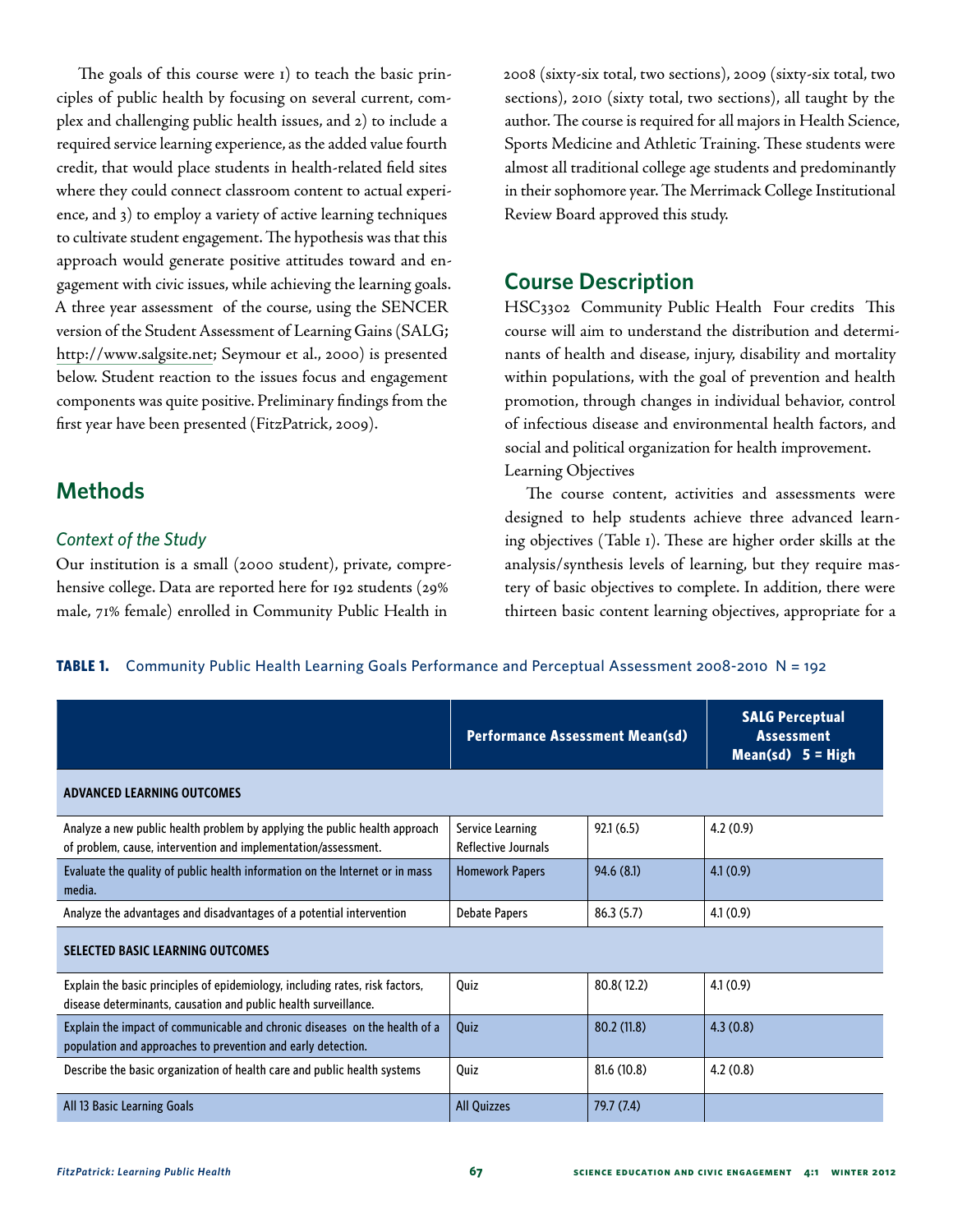first undergraduate survey course, adopted from Riegelman and Albertine (2008), directed toward the knowledge level of Bloom's taxonomy. See Table 1 for examples. For instance, to research and evaluate literature supporting or opposing mandatory HPV vaccination for debates, students must understand basic principles of epidemiology and impact of communicable disease.

## **Course Activities**

During the term, six debates were held with students offering positions on different sides of important timely public health issues (Table 2). For each topic, all students were required to compose a position paper, taking a side on the proposition and researching and supporting their position with acceptable scientific references. Four students, in teams of two, presented their arguments for and against the proposition, and were scored by the class. These debates thus required students to take responsibility for their own learning, mastering basic public health concepts through text reading and their own research, in order to address the issue effectively. Debate papers were assessed by the instructor using a scoring rubric provided to students. (Appendix 1).

#### **TABLE 2.** Issues Debate Topics

#### **Issues Debate Topics**

Communicable Disease: Should HPV Vaccination be Required? Communicable Disease: Should H1N1Vaccination be Required? MDR Tuberculosis Control Through Mandatory Treatment Obesity and Soda Tax Obesity and Restaurant Calorie Count Posting Obesity: Lifestyle Modification vs Drug Treatment Access to Health Care: Should Minute Clinics be Licensed in Drug Stores? Approaches for Reducing Emergency Department Overuse Approaches for Reducing Infant Mortality Health Care Politics and Finance: Massachusetts Health Insurance Reform Law Pro and Con National Health Care Reform: PPACA Pro and Con Mental Health: What to Do with Returning Iraq Veterans with PTSD? Health Related Behavior, Prevention: Tobacco Sales Restrictions Tobacco Use Reduction on College Campuses Racial and Economic Disparities in Health and Health Care

Several videos highlighting public health topics were shown and used as the basis for reflection papers and class discussion. These included Unnatural Causes: How Inequality is Making Us Sick (California Newsreel, 2008), Typhoid Mary

(PBS: Nova, 2004), Influenza 1918 (PBS: American Experience, 1998).

The text (McKenzie, Pinger and Kotecki, 2008) was used to provide case studies for frequent classroom and small group work and discussion, in about one third of classes. A small portion of the course, approximately one fifth of class meetings, included instructor lectures, briefly reviewing major concepts. There were some short homework assignments; for example, students were required to analyze, compare and contrast short internet commercial videos on the HPV Gardasil vaccine or on internet media commentary on H1N1 influenza. Guest lectures invited speakers on the politics of Massachusetts and national health care reform, influenza preparedness procedures for the H1N1 epidemic at a large group medical practice and public health issues in Haiti, as seen in a rural health organization.

Two-three single class discovery activities using technology/internet were conducted, with students working in teams. A personal health insurance research activity used the Massachusetts Commonwealth Health Insurance Connector to attempt to find a plan affordable for a college graduate without employer coverage; an analysis of health outcome disparities compared surrounding communities with different socioeconomic profiles; a chain of infection profile was constructed for currently active threats such as West Nile virus.

The class met for three fifty-minute periods per week and additionally required twelve to fifteen hours of direct involvement in health-related service in the community. Students were required to maintain a reflective Service Learning Folio, guided by a formal scoring rubric provided in the syllabus (Appendix 2). These were collected at mid-term and the end of the course and graded using the rubric provided.

Students had several options for connecting with a service activity, facilitated by the Merrimack College Stevens Service Learning Center. Their major program is the Lawrence Math-Science Partnership (LMSP), in which college mentors conduct weekly health-focused after school constructivist discovery STEM learning activities (Table 3) with middle school students in community after-school programs in Lawrence, MA. Lawrence is an economically disadvantaged community, near the bottom of state rankings for mean family income, with a majority Latino population (90% in the public schools), high rates of poverty (85% of students qualify for school meal assistance) and 20% of public school students with English as their second language. (Foote and DeFillipo, 2009).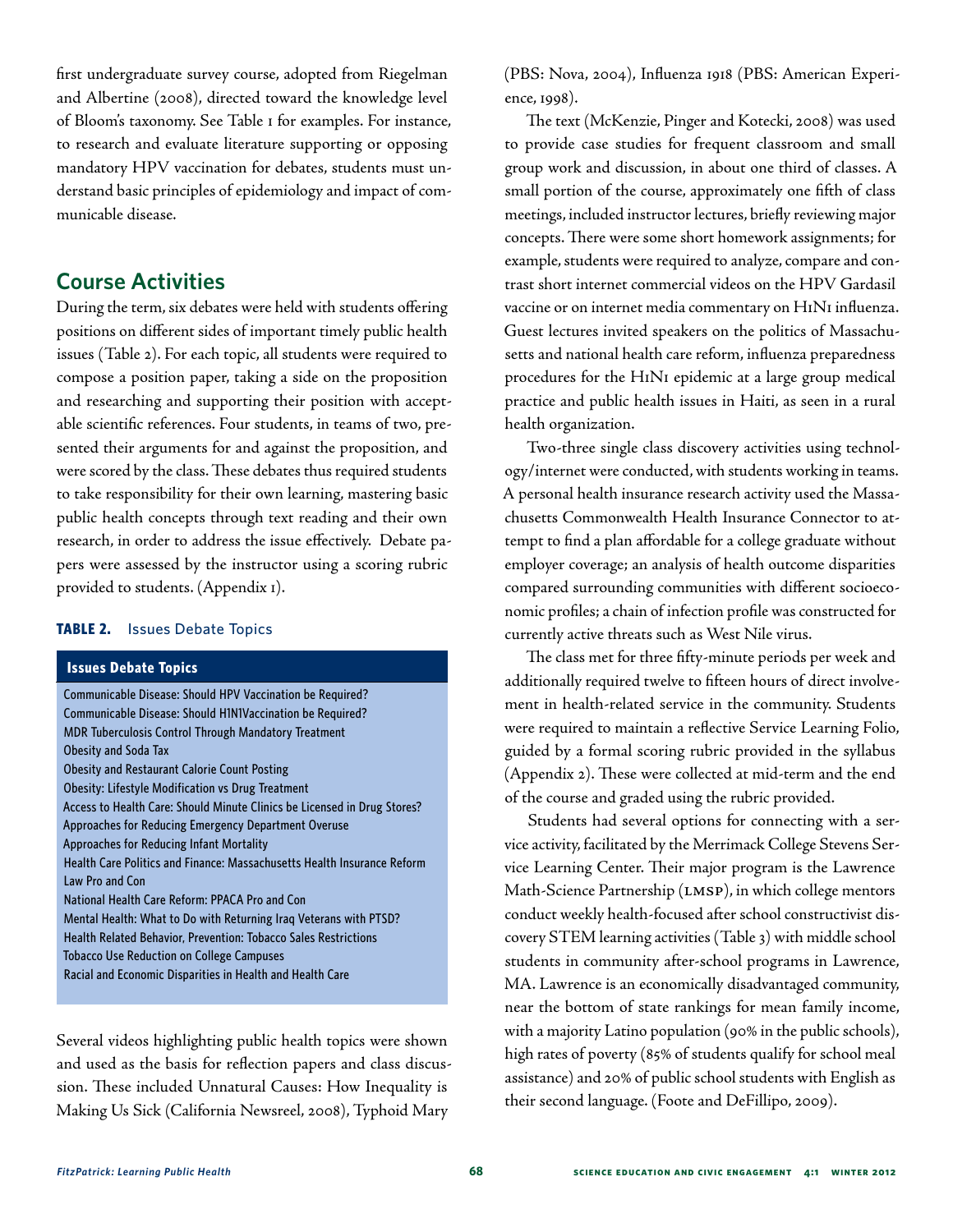#### **TABLE 3.** Sample Lawrence Math-Science Partnership Learning Activity Topics

#### **Sample Lawrence Math-Science Partnership Learning Activity Topics**

Diet and Wellness: Vitamin C Indicator Test Food Safety: Cooking Right to Eat Right (hand washing demo) Nutrition: Understanding Nutritional Information Oral Health: Healthy Habits Infectious Disease: Saving the World from Illness Lung Capacity, Exercise and Smoking Cells and Body Chemistry: The Brain Exercise Physiology: Heart Rate and Fitness Microbes and Immunity The Power of Food Nutrition: That's What I've Been Eating! Heart Disease (Atherosclerosis) Melanoma

The Stevens Center also provides health-focused placements in other community agencies, such as Marland Place Senior Living, American Red Cross, etc. Students may find service learning placements individually, volunteering for example, in an Alzheimer unit in a local nursing home or participating in events such as organizing a blood drive. Overall seventy of 192 students (36%) participated in the Math-Science Partnership; thirty-six of 192 (19%) in other placements arranged by the Stevens Center and eighty-six of 192 (45%) in sites and activities selected and arranged by students on their own initiative.

## **Assessment**

#### *Performance Assessment*

The course grade was based on six quizzes on chapter readings and lectures (30%), debate performance and papers (20%-Appendix 1), service learning folio (20%-Appendix 2), homework writing assignments (15%), class discussion (10%-2010 only), SALG survey (5%).

#### *Perceptual Assessment*

For 5% of their grade, students were given instructions and due dates, during the week prior to the final exam, to complete the Student Assessment of Learning Gains (SALG; <http://www.salgsite.net;>Seymour et al., 2000), a web-based instrument developed for assessing the effectiveness of college level science courses. This instrument has been adopted by

SENCER and includes many items relating to civic engagement. It assesses student perceptions of the degree to which various course aspects improved their learning. The instructor modified the standard SALG template to add additional numerical questions pertaining to the specific learning goals and activities of this course, and text box questions for narrative responses. After submission of final course grades, the survey data were downloaded for analysis. The SALG site allows the instructor to pool results from different years for analysis, of both numerical response items and narratives, which can be coded for content analysis. The instructor can track which students responded, but cannot link that information with the specific responses.

## **Results**

#### *Performance Assessment*

The performance assessments are mapped to the three advanced goals and to quiz results for selected basic learning goals in Table 1. These basic goals were represented as examples since they mapped directly to single quizzes. Grades from all three years of the course for 192 students were pooled. On the three most highly weighted assessments, students averaged 86.3 mean (5.7 standard deviation) on debates,  $79.7(7.4)$ on all six quizzes and  $92.1(6.5)$  on the service learning folios. Quiz results were slightly lower and more variable across the population than the other assignments.

#### *Perceptual Assessment*

Table 4 summarizes the numerical results for SALG items most closely related to civic engagement. Table 5 summarizes a content analysis of the themes appearing in narrative text box responses. Table 6 shows sample quotes from the SALG narratives.

#### *Real World Issues*

More than 70% of students reported that the focus on real world issues and science-civic issue interplay were of much to great help in their learning. In narratives on civic and political integration, greater attention to politics, involvement in service learning and single event participation were most often mentioned. In the class activities section, the items most directly related to civic issues (debates, videos and case study class discussions) were most highly rated; 75% of students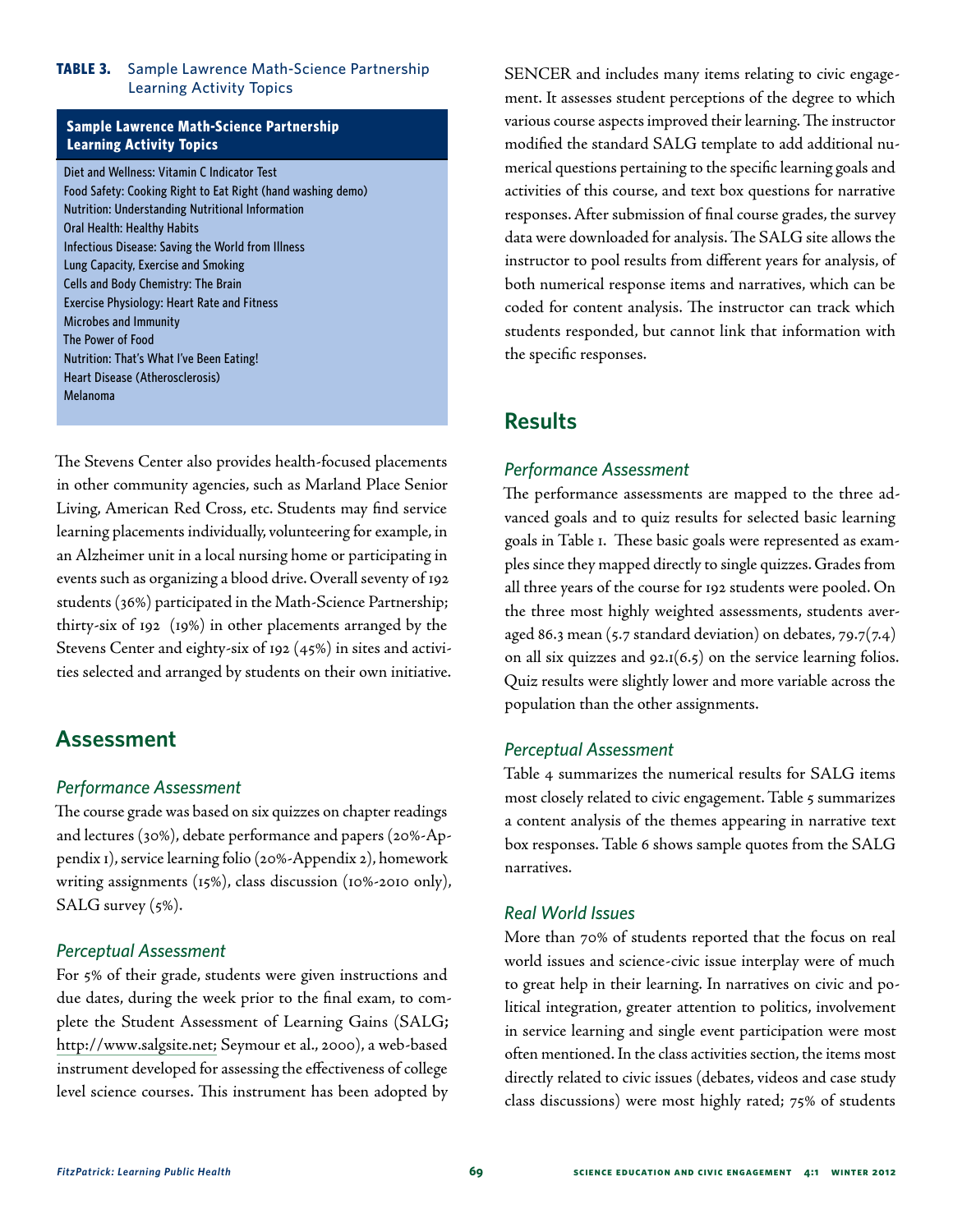| <b>The Class Overall</b>                                                                                                                  |                        |        |          |
|-------------------------------------------------------------------------------------------------------------------------------------------|------------------------|--------|----------|
| HOW MUCH did the following aspects of the class help your learning?                                                                       |                        | Mode   | %4,5     |
| Addressing real-world issues                                                                                                              | 4.3(0.89)              | 5      | 80       |
| Interplay between science and civic issues                                                                                                | 4.0(0.86)              | 4      | 71       |
|                                                                                                                                           |                        |        |          |
| <b>Class Activities</b>                                                                                                                   |                        |        |          |
| HOW MUCH did each of the following aspects of the class HELP YOUR<br><b>LEARNING?</b>                                                     | Mean(sd)               | Mode   | %4,5     |
| Presentations/lectures from course instructor                                                                                             | 4.0(0.99)              | 5      | 68       |
| Discussions in class                                                                                                                      |                        | 5      | 77       |
| Group work in class                                                                                                                       |                        | 4      | 63       |
| Computer-based work                                                                                                                       |                        | 4      | 46       |
| Media such as videos, film or slides                                                                                                      | 4.3(0.85)              | 5      | 80       |
| Debates in Class                                                                                                                          | 4.1(1.08)              | 5      | 75       |
| Presentations by guests                                                                                                                   | 3.7(1.07)              | 4      | 60       |
| Required service learning activities                                                                                                      | 3.5(1.19)              | 4      | 53       |
| Increases in your skills                                                                                                                  |                        |        |          |
| As a result of your work in this class, what gains did you make in the<br>following skills?                                               | Mean(sd)               | Mode   | %4,5     |
| Apply scientific information to social concerns                                                                                           | 3.9(0.99)              | 4      | 70       |
| * Analyze public health problem, cause, intervention, implementation                                                                      | 4.2(0.90)              | 5      | 78       |
| * Evaluate public health information in media, Internet                                                                                   | 4.1(0.91)              | 5      | 75       |
| * Analyze advantages and disadvantages of public health intervention                                                                      | 4.1(0.89)              | 4      | 78       |
| Class impact on your attitudes                                                                                                            |                        |        |          |
| As a result of your work in this class, what gains did you make in the                                                                    | Mean(sd)               | Mode   | %4,5     |
| following?                                                                                                                                |                        |        |          |
| Interest in reading about science and its relation to civic issues<br>Interest in exploring career opportunities in science               | 3.7(1.03)<br>4.1(1.06) | 4<br>5 | 59<br>72 |
| Interest in attending graduate school in a science-related field                                                                          | 4.0(1.15)              | 5      | 69       |
| Interest in teaching science                                                                                                              | 2.8(1.36)              | 4      | 35       |
| Interest in volunteering for science-related community service                                                                            | 3.6(1.23)              | 4      | 58       |
| Interest in participating in non-formal science education at a museum or a school                                                         | 3.1(1.26)              | 3,4    | 42       |
|                                                                                                                                           |                        |        |          |
| <b>Integration of your learning</b>                                                                                                       |                        |        |          |
| As a result of your work in this class, what gains did you make in integrating<br>the following?                                          | Mean(sd)               | Mode   | %4,5     |
| Writing a letter or email a public official about a civic or political issue<br>Debating or offering public comment on a scientific issue | 3.1(1.25)<br>3.5(1.12) | 4<br>4 | 39<br>55 |
| Debating or offering public comment on a civic or political issue                                                                         | 3.4(1.17)              | 4      | 50       |
| Attending a meeting, rally, or protest about a civic or political issue                                                                   | 3.1(1.20)              | 4      | 38       |
| Writing a letter to the editor about a civic or political issue                                                                           | 3.0(1.31)              | 4      | 35       |
| Participating in science-related civic education                                                                                          | 3.2(1.23)              | 3      | 42       |
| Doing an internship at a civic organization                                                                                               | 3.2(1.23)              | 3,4    | 42       |
| Participating in one-time civic events such as walk-a-thons                                                                               | 3.6(1.18)              | 4      | 53       |
| Voting in elections                                                                                                                       | 3.9(1.19)              | 5      | 64       |

## 5=great help/gain: 4=much help/good gain; 3=moderate help/gain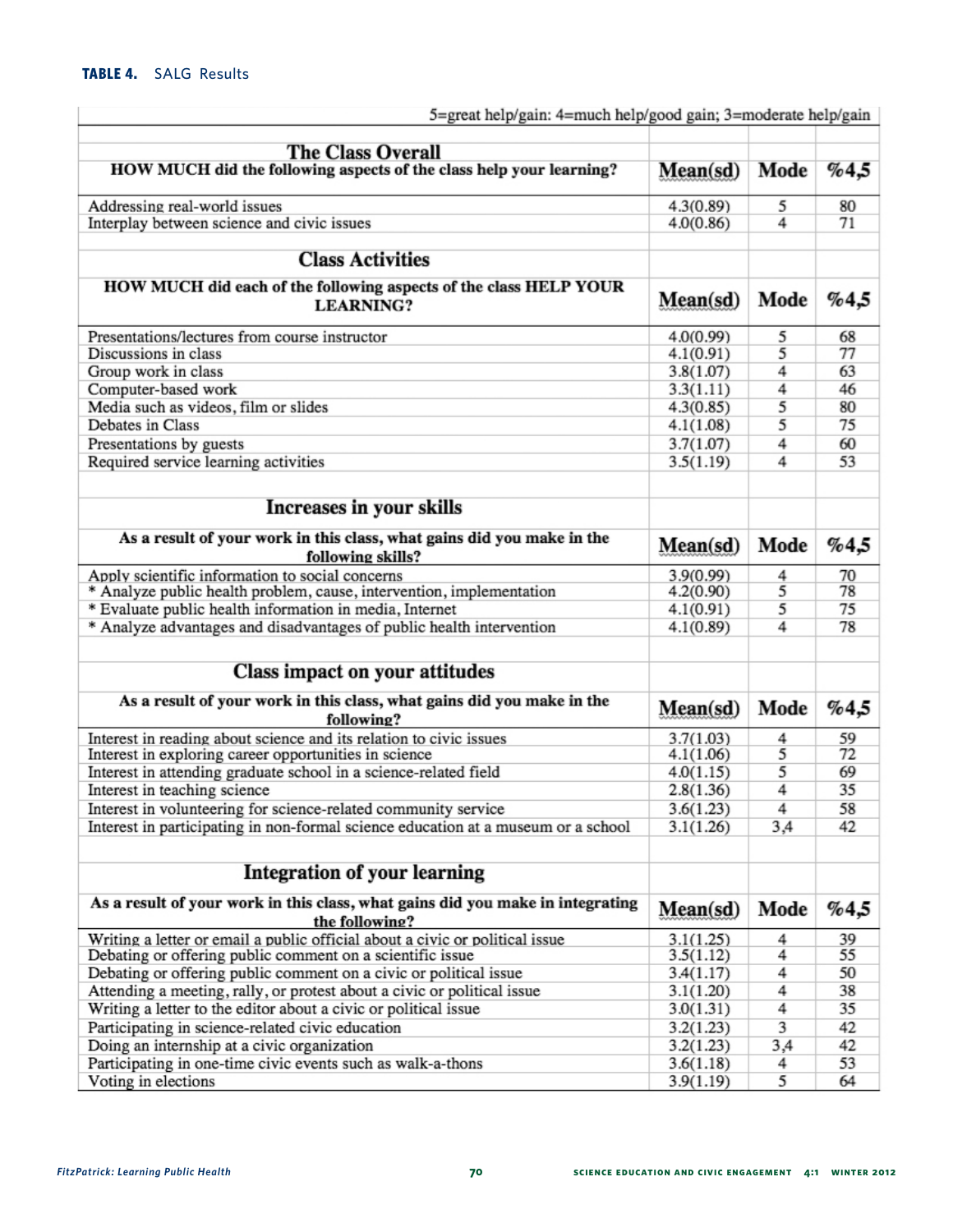#### **TABLE 5.** Narrative Content Analysis

| Civic, Politcal Integration of Learning?        |    |
|-------------------------------------------------|----|
| $N = 104$                                       | %  |
| <b>Attention to Politics</b>                    | 15 |
| Service Learning                                | 12 |
| Single Event Participation                      | 4  |
|                                                 |    |
| What course activity helped you learn the most? |    |
| $N = 161$                                       | %  |
| Debates                                         | 46 |
| Videos                                          | 27 |
| Group Work                                      | 9  |
| Service Learning                                | 8  |
| <b>Class Discussion</b>                         | 6  |
| <b>Changes in Understanding?</b>                |    |
| $N = 152$                                       | %  |
| Awareness of PH Issues                          | 29 |
| Scope of PH                                     | 18 |
| Socioeconomic Status                            | 12 |
| Finance of PH                                   | 7  |
| Epidemiology                                    | 5  |
| <b>Increased Interest?</b>                      |    |
| $N = 120$                                       | %  |
| Further Study in PH                             | 16 |
| <b>Clinical Practice</b>                        | 6  |
| Teaching                                        | 5  |
|                                                 |    |
| <b>Skills Gained?</b>                           |    |
| $N = 120$                                       | %  |
| Presentation                                    | 15 |
| <b>Information Gathering</b>                    | 7  |
| <b>Issue Analysis</b>                           | 6  |
| <b>Suggested Changes?</b>                       |    |
| $N = 153$                                       | %  |
| Grading Scheme                                  | 12 |
| No Change                                       | 11 |
| More Videos                                     | 7  |

reported that these were of much to great help. When asked what class activity helped them learn the most, students identified issue debates, videos, group work, service learning and class discussion most frequently. In narrative responses on assessing changes in their understanding, increased awareness of important current public health issues, of the scope of public health, of socioeconomic status effects on public health, of finance and funding and of principles of epidemiology were most commonly mentioned. Respondents indicated increased

interest in further study in public health, clinical practice and teaching science.

#### *Skills Gains*

In skills gains, the three starred items in Table 4 are the advanced course learning goals. Over 75% reported good to great gains in these skills, with 70% reporting good to great gain in applying scientific information to social concerns. When asked which skills they had gained, most frequently mentioned were oral presentations (debates), research information gathering and evaluation and ability to analyze issues using the public health framework (Table 5).

#### *Basic Knowledge Gains*

There were thirteen basic learning objectives focused on content knowledge as presented in the text and assessed by quizzes. On all these items, students indicated that they felt that they had made good to great gains in their understanding (means 4.0 to 4.3, all modes of 4 and 5). These perceptions compare with an overall quiz average of 79.7(7.4). Selected specific basic learning goals are reported in Table 1.

#### *Impact on Attitudes and Integration of Learning*

The six attitude impact items related to future interests were somewhat lower rated, with means in the moderate to good range (means of 2.8-4.1) and 35-72% reporting good or great gains (4 and 5). Interest in volunteering for science related community service (3.6, 58% good to great gains) was most relevant to the course goals. As expected in a majors class, career opportunities in science (72%) and intention to attend graduate school (69%) were the most highly rated; interest in teaching science was the lowest rated (35%), but in the narrative responses, several comments indicated enthusiasm about teaching science. The responses to this category of attitudes showed greater variability than previous categories, as seen in response distribution. Items relating to activities of civic participation also fell in the moderate to good range, with voting in elections the most highly rated in this category, 3.9 mean and 64% indicating good to great gains.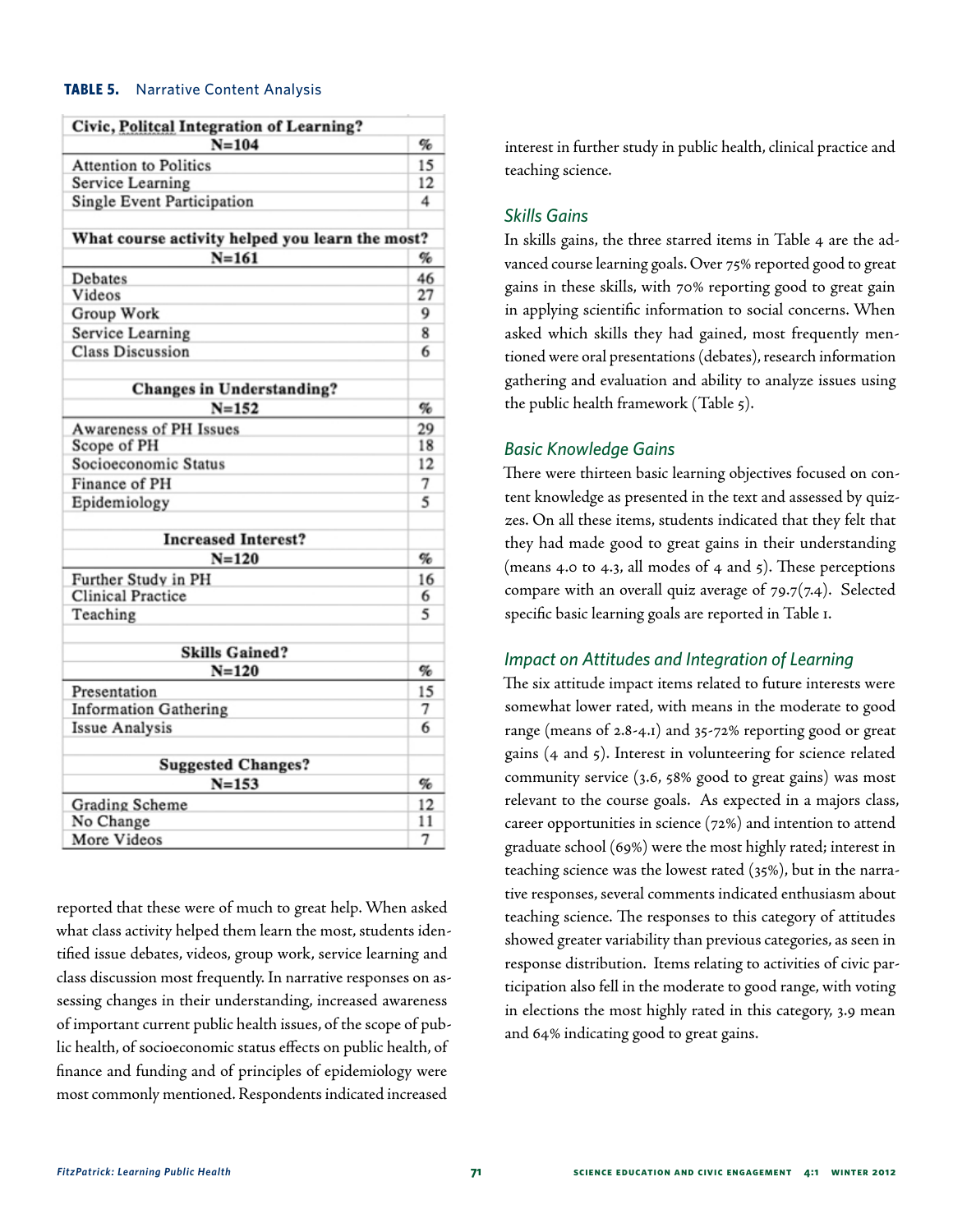#### **What course activity helped you learn the most? Describe why it helped you learn.**

"The debates were probably most helpful to my learning because the debates focused on real life issues that were happening today.

"I believe the Debate activities was a place where I learned the most due to having to research information of both positives and negatives and support arguments with evidence. This helped us think critically as well as covered presentation skills.

"I think watching the videos helped the most because you can read about each problem in many ways but once a face is attached to the problem it seems more real"

"The videos were a great help and eye openers. They showed real stories and actually let me see just how people are affected by many different aspects of their lives. Applying the course material to the real-life scenarios in the film was helpful and interesting."

"The service learning helped me the most because it helped me relate in class discussions to real world topics.

"I thought the service learning was a crucial part of the course. I was able to apply the skills we learned about in class and make a difference!"

"the required service learning activity then writing about it our folios because the material from the text and in class we applied to our own experiences/interests."

#### **Please comment on how your understanding of the subject has changed as a result of this class.**

"I learned a lot in this class, especially about the various health issues that are largely prevalent in societies today. The number of efforts that are being placed to resolve health issues has encouraged me to get more involved in prevention and health promotion activities."

"I now realize that fixing health problems in a community are not as easy as I once thought. There are several factors, such as cost, feasibility, and the population that need to be taken into account. I now better understand the process of intervention and implementation. "

"I did not have any idea about so many current events that were occurring in our country today. I loved being able to relate current events to my field of study. "

#### **As a result of this course, has your interest grown in any other activities related to science?**

"I have always loved science but public health has helped to put all the pieces of science together."

"I have become more interested in the community aspect of health as opposed to the individual aspect. "

"My interest in wanting to work with children or teaching science in the future has increased after being a member of the Lawrence math and science partnership for the civic engagement for this course. "

"I am excited to work towards becoming a Health Teacher"

"I have become more interested in volunteering from this course"

"community service with public health issues"

#### **Are there other ways you have integrated your learning in this class to a civic or political area?**

"Yes...I submitted a response in a scientific medical journal that asked about ways to solve the current crisis in primary care...I used the research done in this class to writet a response to the forum..."

"Writing the letter about banning selling cigarettes integrated the subject of civic and political issues into class."

"Discussing the problems w/ fam. and grandparents and getting real life application. "

"It has made more attentive to what our officials are doing in Washington, therefore has increased my interest in local and state politics, and not just the federal level. "

"The main way that I integrated my learning is by gaining interest in participating in a one time civic event."

"Going into the city of Lawrence each week for the Math and Science Partnership was a great way to integrate things that I was learning about. "

"When volunteering at Bellesini Academy I used most of the information obtained in class and taught them a little useful information."

"This class has allowed me to better my conversation skills pertaining to political conversations. "

"Taking part in the health field promoting fitness and nutrition."

"The class, with the help of the debates, allowed me to focus more on the issues that surround us as a community."

"become more involved in community activities"

"During this election, I took note of the candidate's take on health insurance and care"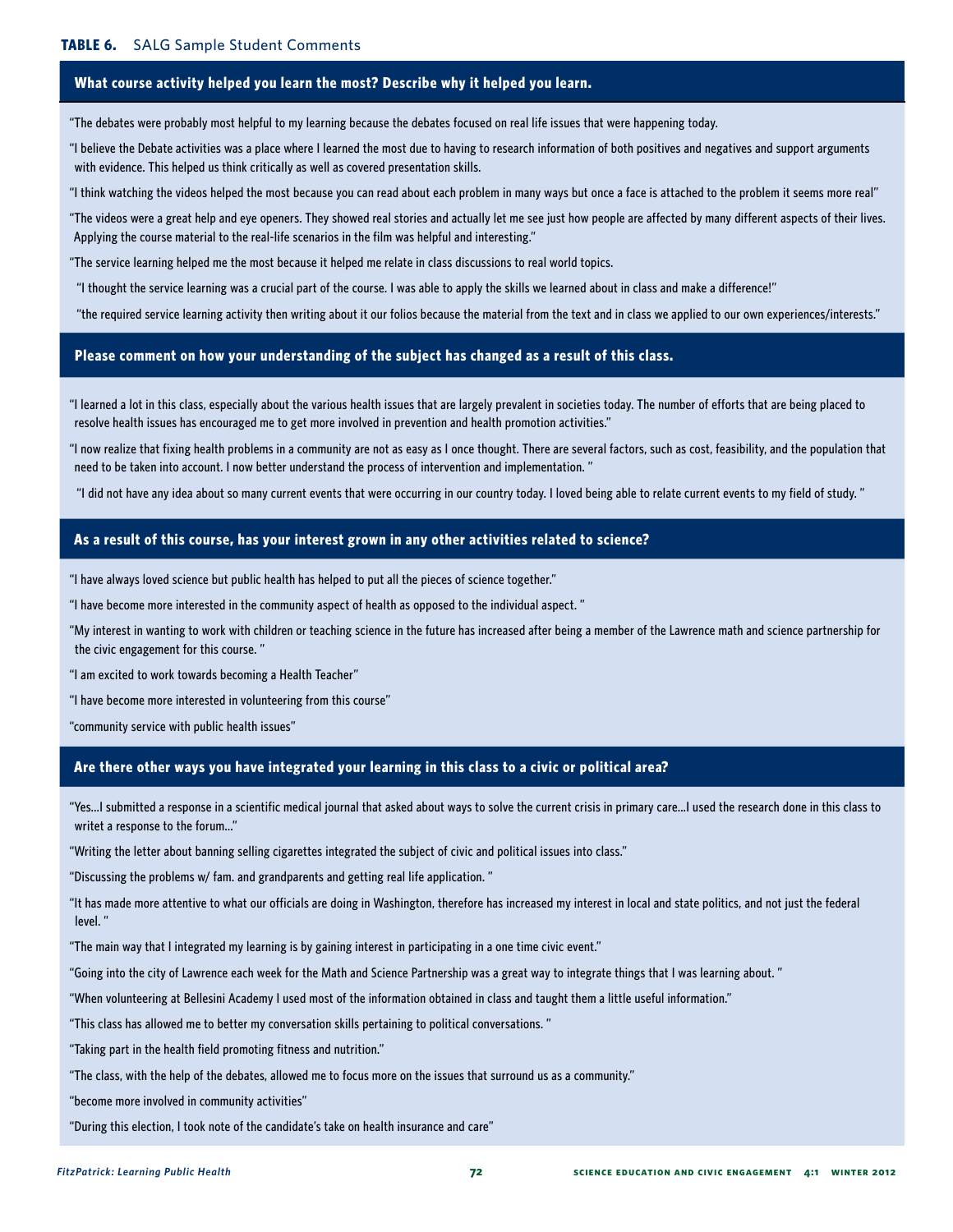#### *Service Learning Impact*

The service learning activities were rated of moderate to much help in learning by 53% (mean 3.5). The service learning folios completed by students also offer comments on the value of this aspect of the course. These folio entries are often surprising in the depth of the reflection and the awareness of the value of this kind of civic engagement both for themselves as learners and for the populations with whom they are working. Uniformly, the reflections describe an increase in awareness of, for example, the striking differences between the city of Lawrence and the upper middle class communities of Andover and North Andover where the college is located, or the real challenges faced by elders dealing with failing physical health and dementia. The theme of making a difference appears frequently.

"Overall, I think it was an awesome way to end my LMSP because I left there feeling that I really showed the girls how they personally could make a difference in a world that seems so big and scary. It only takes one person's help and one person's support to start the ball rolling and these girls were able to realize that…."

"I learned a lot from these kids every day, as well as them learning from us, and I believe that they were able to benefit a lot from our presence. Overall, I believe that this program is very important to public health because it promotes the idea of education and college to these young, inner city kids who are anxious to learn, and are looking for people to teach them."

"This week's class topic on alcohol, tobacco and other drugs relates to my experience at Adelante …. The kids that I work alongside every week face many, if not all, of the risk factors that contribute to the probability of substance and drug abuse. …My experience … helps to promote educational awareness about many health problems, in order to protect from bad choices due to lack of understanding and giving in to pressures."

#### *Course Changes*

In terms of one possible course improvement (Table 5), changes in the grading scheme, particularly quizzes (12%), no suggested changes (11%), and more videos (7%) were the most prevalent comments. The quizzes were designed to insure that

students were reading and mastering the basic content learning objectives. Responses cited a wish for fewer quizzes, easier quizzes, including debate subjects in the quizzes, help in quiz preparation, etc.

## **Discussion**

The hypothesis of this study was that an emphasis on current challenging public health issues and a service learning experience would generate positive attitudes toward and engagement with civic issues, while achieving the course learning goals using active learning techniques. The results of the perceptual SALG survey and student performance on assessments support the hypothesis.

#### *Impact of Real World Civic Issues Focus*

Several national science organizations, in setting goals for the pedagogy of the future, have emphasized experiential learning and direct engagement with the scientific issues facing society. Project Kaleidoscope, for example, foresees "an environment in which learning is active, investigative and experiential, where the curriculum connects to the world beyond the campus…" (PKAL, 2002, p. 5). The National Research Council (Bransford, et al., 1999) also suggests that real world problems can be of great value for learning in the science classroom. The NSF SENCER initiative expressly aims to teach to science through complex unresolved civic issues (SENCER, 2011).

Public health affords an excellent opportunity to incorporate these aims; it is highly interdisciplinary and has the explicit applied goal of health promotion and disease prevention. We are faced with many difficult issues, such as emerging and reemerging infectious diseases and threats to health from the chronic lifestyle-related obesity and diabetes epidemics. Sadly, on several accepted measures of population health, such as infant and maternal mortality and life expectancy, the United States ranks quite poorly in comparison with other industrialized countries. The goal of undergraduate public health education is 1) "to produce an educated citizenry who can be expected to examine the evidence and to evaluate critically public health goals and methods. An educated citizenry can also be expected to make political and financial commitments to support successful public health interventions." (Riegelman et al., 2007, p. 4). Even students who do not pursue public health as a career will vote on issues affecting public health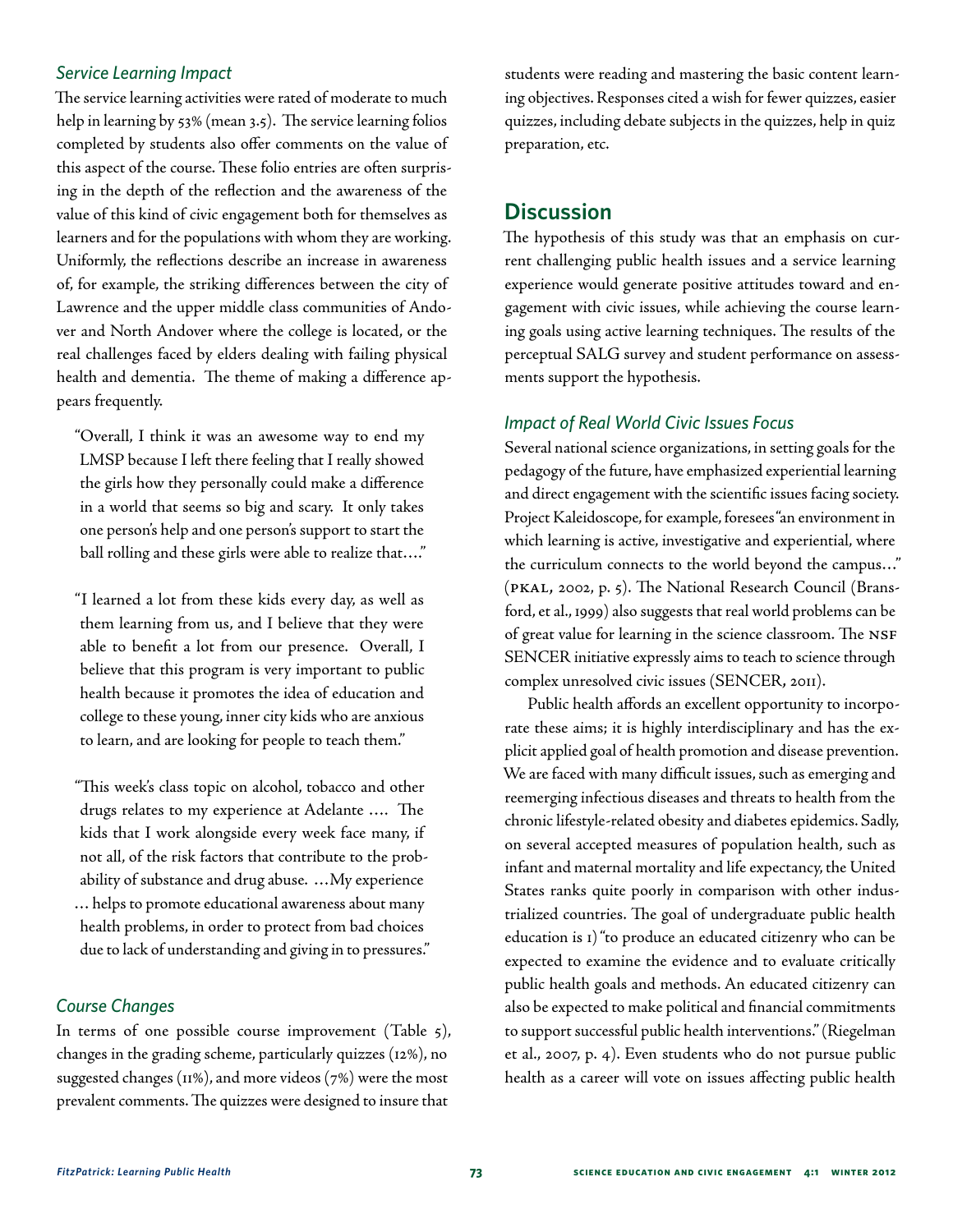in elections. Many citizens may become involved in health related community and school based-programs.

To introduce a focus on complex unresolved civic issues, it is only necessary to read the news regularly. This course focused first on a specific issue and used that issue as a lens for students to examine and learn the public health principles. The SALG data showed that students strongly supported the issue-focused debates as an effective learning tool. The topics were drawn from the latest headlines and were often chosen to be of direct relevance to the college population. For example, to evaluate the question of cervical cancer vaccination, students had to grapple with basic principles of communicable disease transmission, vaccine development and implementation, descriptive statistics on disease frequency, questions of effectiveness, risk, cost and access, etc. Each of the debate issues in turn required students to research and master various aspects of public health.

The information derived from the SALG survey of this course can be compared to data from an evaluation of SENCER courses based on over 10,000 student SALG evaluations (Weston et al., 2006). SALG scores in this course exceeded levels reported in the overall evaluation. For example, students rated focus on real world issues as 4.3 here vs 3.61 and interplay between science and civic issues 4.0 vs 3.45. This trend is also evident on civic engagement items, with scores for this course higher, means of 3 and above, than the overall evaluation, with means of 2 and above.

Students also responded very positively to the issues focused videos. The Unnatural Causes series particularly resonated strongly with students in its depiction of real people facing real problems. As class debates focused on state and national health care reform and the Affordable Care Act was working through Congress, students were able to see, in a video segment, the effect that moving a manufacturing plant from Michigan to Mexico had on the health of the community resulting from job and health insurance loss, as well as a comparison to the effect of and different response to a similar plant relocation from Sweden to eastern Europe. This gave a face to the topics of health care finance and policy.

#### *Impact of Service Learning*

The experiential component of the class was the required service learning experience, designed to get students out in the community to directly experience the challenges to population health around them. Available literature, as summarized

by Eyler et al., (2001), in an extensive review of hundreds of studies, indicate that service learning has a positive effect on citizenship skills and social responsibility (twenty-three papers) and on commitment to service (twenty-six papers). Astin and Sax (1998) studied 3450 students at forty-two institutions and report that involvement in service learning at the undergraduate level enhances sense of civic responsibility. Astin, Sax and Avalos (1999) surveyed 12,376 undergraduate and high school service-learning participants nine years after college entry and found enhanced likelihood of engagement in volunteer community service work after college. Foote and DiFilippo (2009) also indicate that service learning participation enhances engagement with the outside community, increases student awareness of community issues and enhances exposure to diversity of race and culture, with service learning participants displaying a greater commitment to community service later in life. The overall SENCER SALG evaluation also indicated that courses with service learning may facilitate future involvement in service (Weston et al., 2006).

Our campus has a very active service learning center, supported by the College mission of valuing community service and engagement. The LMSP, in which more than a third of these students participated, has been evaluated in detail (Foote and DiFilippo, 2009). Over a three-year period, 97% of 207 survey respondents (of 434 participants in the program) noted that this program had contributed a lot to their development in the area of contribution to society. Many of the narrative comments in the SALG survey here support this finding. In the fall, the LMSP activities conducted with the middle school youth almost all relate to health topics. Thus, while debating programs to curb the obesity epidemic in class, the college mentors were working on nutrition and movement related activities with the youth. At the same time, their journals often noted student behavior and casual conversation around food issues that illuminated the multidimensional nature of the problem. For example, young students remarked that they ate at fast food restaurants many times per week, because parents held multiple jobs, had no time to cook and limited access to fresh foods at reasonable prices, a situation they had also seen in a video segment. Students working in settings other than LMSP were able to make similar connections between their work and class issues. A majority of the students considered the service-learning component to be of good to great value to their learning, though it was not as highly rated as the debates and videos. It should be noted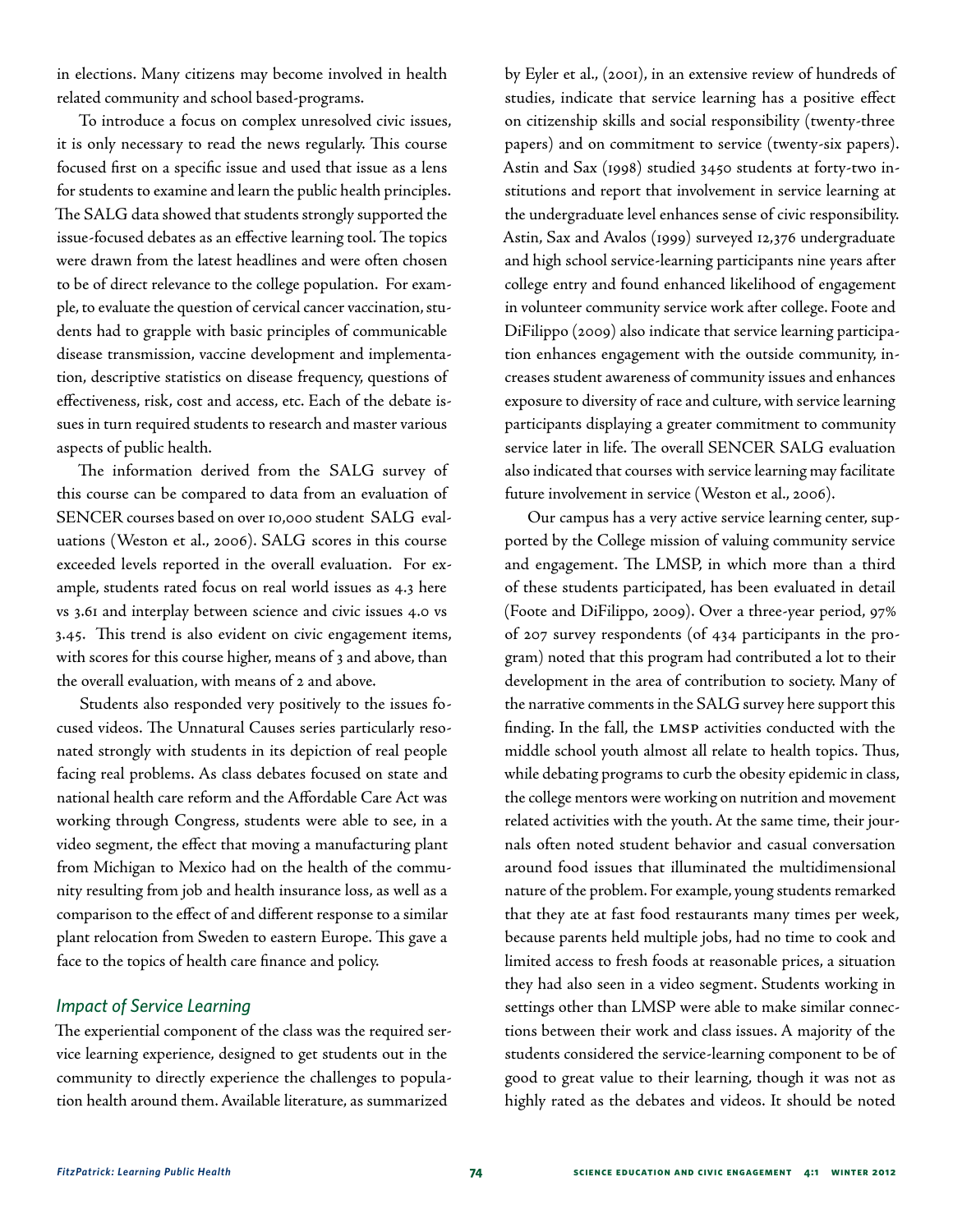that the service learning did require that time be scheduled outside class, both at the site, to travel to it (transportation to LMSP sites is provided) and to write the reflective journal. As students get busier as the term progresses, this may become more difficult. A small number of complaints about these issues did appear.

The question remains as to whether this course will affect future civic engagement by these students, a finding described by Sax et al. (1999). An examination of the SALG items relating to attitude impact and integration of learning showed moderate gains from the course in areas such as attending a meeting regarding a civic issue, participating in civic education, etc. Interestingly, the highest rated items in this area were participation in one-time events, such as fundraisers, and voting in elections. The ratings for these items exceeded those for the global SENCER SALG assessment. (Weston et al., 2006). It may be that as first term sophomores, these students remain focused on college concerns and events they can do easily that do not require sustained commitment or off campus involvement.

#### *Impact of Active Learning Pedagogy*

This course used primarily active learning methods and students responded quite positively to activities such as debates and class discussions, which placed responsibility for learning on their engagement with the material. Combining these methods with an issues focus, rather than simply lecturing on the issues, enhanced student learning.

#### *Challenges and Limitations*

It was interesting that although quizzes made up only 30% of their course grade, compared with 100% in many courses, students tended to focus a great deal on their quiz grades. Since assessment in science courses is often highly focused in high stakes tests, this is not unexpected. The remaining 70% of the course grade was based on writing assignments, yet students needed to be encouraged to invest as much effort on those as on test preparation. Given the large number of writing assignments, this model of the course is a challenge to instructors. Since sections were large, with the instructor handling two each term, commenting at length on student writing and returning papers quickly for feedback is often difficult. The biggest issue encountered in these papers was difficulty with identifying and using reputable scientific sources and citing them appropriately, rather than using the first five hits off a

Google search. Despite materials provided on information literacy, this remains a problem and more specific guidelines for sources and a class with a reference librarian would be helpful. Large class sizes can also inhibit discussion. Recently a grade for participation was added, with mechanisms for tracking contributors. The idea of having every student prepare a position paper on every debate issue attempts to insure that everyone has background information to add to the class; inducing students to speak up is still a challenge. There was much positive response to small group discussions, where comfort level with three or four peers is greater. Another challenge is that of bringing the service learning experience into the classroom, so students can share experiences and connections to the issues. While the instructor has the privilege of reading the reflective journals, others are not benefitting and some classes devoted to journal-based discussion should be helpful.

In summary, students responded very positively to an undergraduate course in public health designed to teach basic principles through complex challenging civic issues, while connecting to those issues directly through service in communities.

## **About the Author**



*Kathleen A. FitzPatrick,* Ph.D. is Associate Professor of Health Sciences and has taught a variety of courses in health related areas for many years at Merrimack College. She received her bachelor's degree in biology-

chemistry from Lawrence University in Appleton, WI and the Ph.D. in physiology from the University of Wisconsin at Madison. She has attended two SENCER Summer Institutes as well as local SENCER events and attempts to incorporate these principles in her courses and she has a strong interest in implementing various methods of active and engaged learning in her classes.

### **References**

- Association of American Colleges and Universities. 2007. College Learning for the New Global Century. A Report from the National Leadership Council for Liberal Education and America's Promise, Washington DC. [www.aacu.org/leap/documents/GlobalCentury\\_final.pdf.](www.aacu.org/leap/documents/GlobalCentury_final.pdf) Accessed May, 2011.
- Astin A.W. and L.J. Sax. 1998. How Undergraduates Are Affected by Service Participation. Journal of College Student Development 39:251-263.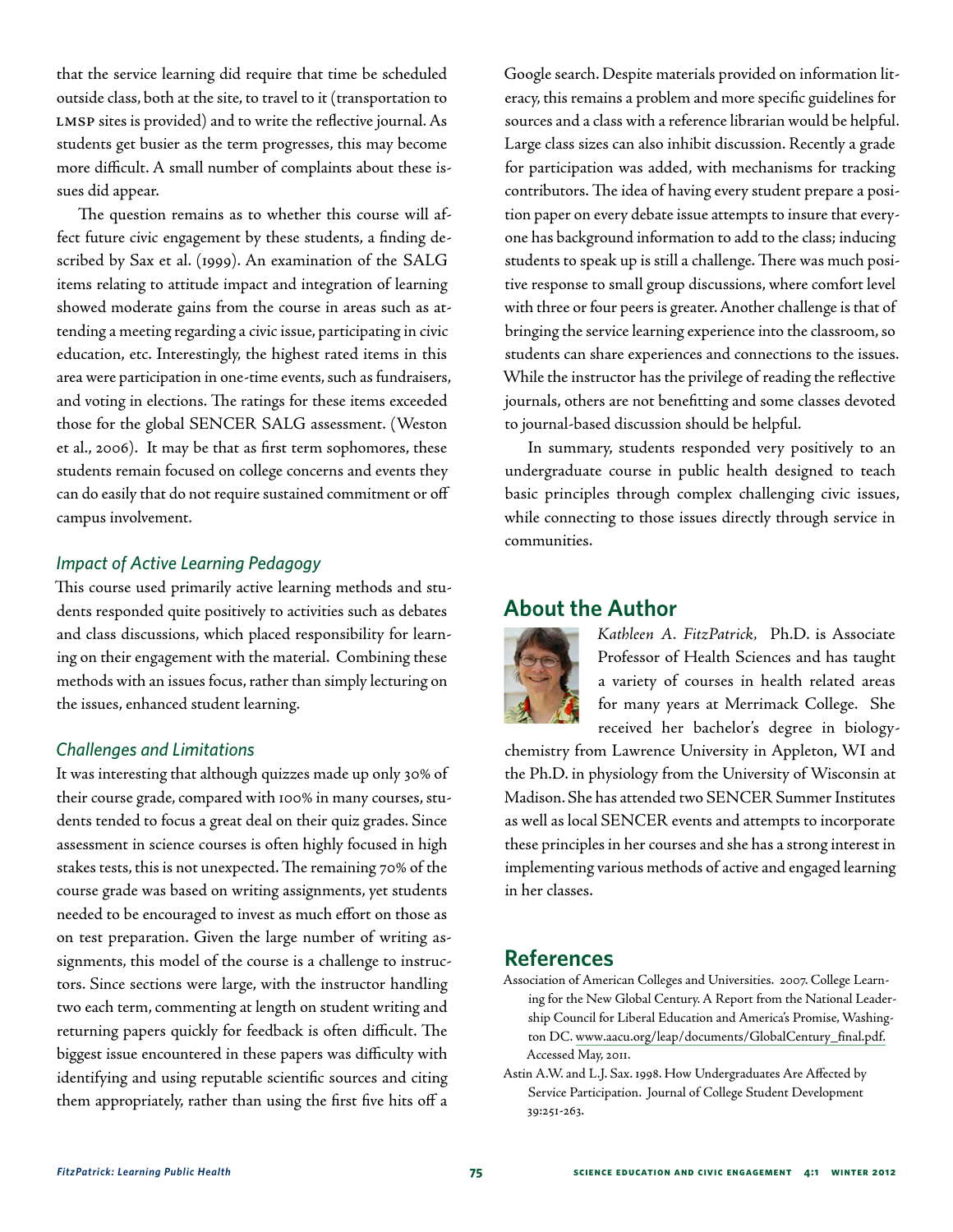Astin, A.W., L.J. Sax and J. Avalos. 1999. Long Term Effects of Volunteerism During the Undergraduate Years. The Review of Higher Education 22.2:187-202.

Bransford J.D., A. Brown, R.R. Cocking, eds. 1999. How People Learn: Brain, Mind, Experience, and School. Washington, DC: The National Academies Press.

California Newsreel. Unnatural Causes: Is Inequality Making Us Sick? 2008. A seven part video documentary series exploring racial and socioeconomic inequalities in health. San Francisco, CA.

Eyler J.S., D.E. Giles, C.M. Stenson, C.J. Gray. 2001. At A Glance: What We Know about the Effects of Service-Learning on College Students, Faculty, Institutions and Communities, 1993-2000. Third Ed. Washington, DC: Corporation for National Service. www.compact.org/ wp-content/uploads/resouces/…/aag.pdf. Accessed November, 2011.

FitzPatrick K.A. 2009. "Community Based Service Learning in an Issues Focused Public Health Class". Paper presented at the Science Education for New Civic Engagements and Responsibilities (SENCER) Summer Institute, Chicago, IL. August 8.

Foote L.C. and J.E. DiFilippo. 2009. "STEM Literacy, Civic Responsibility and Future Vision: Examining the Effects of the Lawrence Math and Science Partnership". In Partnerships for Service Learning: Impacts on Communities and Students. Kelshaw T.F. Lazarus, J. Minier, eds., 165-205. Hoboken, NJ: Jossey-Bass/John Wiley and Sons, Inc.

McKenzie J.F., R.R. Pinger and J.E. Kotecki. 2008. An Introduction to Community Health. Sudbury, MA: Jones and Bartlett Publishers.

Project Kaleidoscope. 2002. Recommendations for Action in Support of Undergraduate Science, Technology, Engineering and Mathematics. Report on Reports. Washington, DC. [http://www.pkal.org/docu](www.aacu.org/leap/documents/GlobalCentury_final.pdf)[ments/ReportOnReports.cfm](www.aacu.org/leap/documents/GlobalCentury_final.pdf). Accessed May, 2011.

Public Broadcasting Service. Typhoid Mary (Nova, 2004. Nancy Porter Productions, Inc. and WGBH Educational Foundation.); Influenza 1918 (American Experience, 1998). Arlington, VA.

Riegelman, R.K., S. Albertine, N.A. Persily. 2007. The Educated Citizen and Public Health: A Consensus Report on Public Health and Undergraduate Education. Council of Colleges of Arts and Sciences. Williamsburg, VA. [http://www.ccas.net/i4a/pages/index.](http://www.ccas.net/i4a/pages/index.cfm?pageid=3351.) [cfm?pageid=3351.](http://www.ccas.net/i4a/pages/index.cfm?pageid=3351.) Accessed, May, 2011.

Riegelman, R.K. and S. Albertine. 2008. Recommendations for Undergraduate Public Health Education. Association of American Colleges and Universities. [http://www.ccas.net/i4a/pages/index.](http://www.ccas.net/i4a/pages/index.cfm?pageid=3351.) [cfm?pageid=3351.](http://www.ccas.net/i4a/pages/index.cfm?pageid=3351.) Accessed April, 2011.

Science Education for New Civic Engagements and Responsibilities. [http://www.sencer.net/About/projectoverview.cfm. Accessed May,](http://www.sencer.net/About/projectoverview.cfm. Accessed May, 2011.)  [2011.](http://www.sencer.net/About/projectoverview.cfm. Accessed May, 2011.)

Seymour E., D.J. Wiese, A.-B. Hunter, S. Daffinrud. 2000. "Creating a Better Mousetrap: On-line Student Assessment of Their Learning Gains". Paper presented at the National Meetings of American Chemical Society Symposium: "Using Real-World Questions to Promote Active Learning". San Francisco, CA.

Student Assessment of Learning Gains (SALG). [http://www.salgsite.org]( http://www.salgsite.org  ) 

Tewksbury, B.J. and R.H. MacDonald. 2005. Cutting edge course design tutorial. [http://serc.carleton.edu/NAGTWorkshops/coursedesign/]( http://serc.carleton.edu/NAGTWorkshops/coursedesign/tutorial/) [tutorial/.]( http://serc.carleton.edu/NAGTWorkshops/coursedesign/tutorial/) Accessed April, 2011.

Weston, T., E. Seymour, H. Thiry. 2006. Evaluation of Science Education for New Civic Engagements and Responsibilities (SENCER) Project. Prepared for the National Center for Science and Civic Engagement. <http://www.sencer.net/Assessment/independentevaluation.cfm.> Accessed Nov. 25, 2011.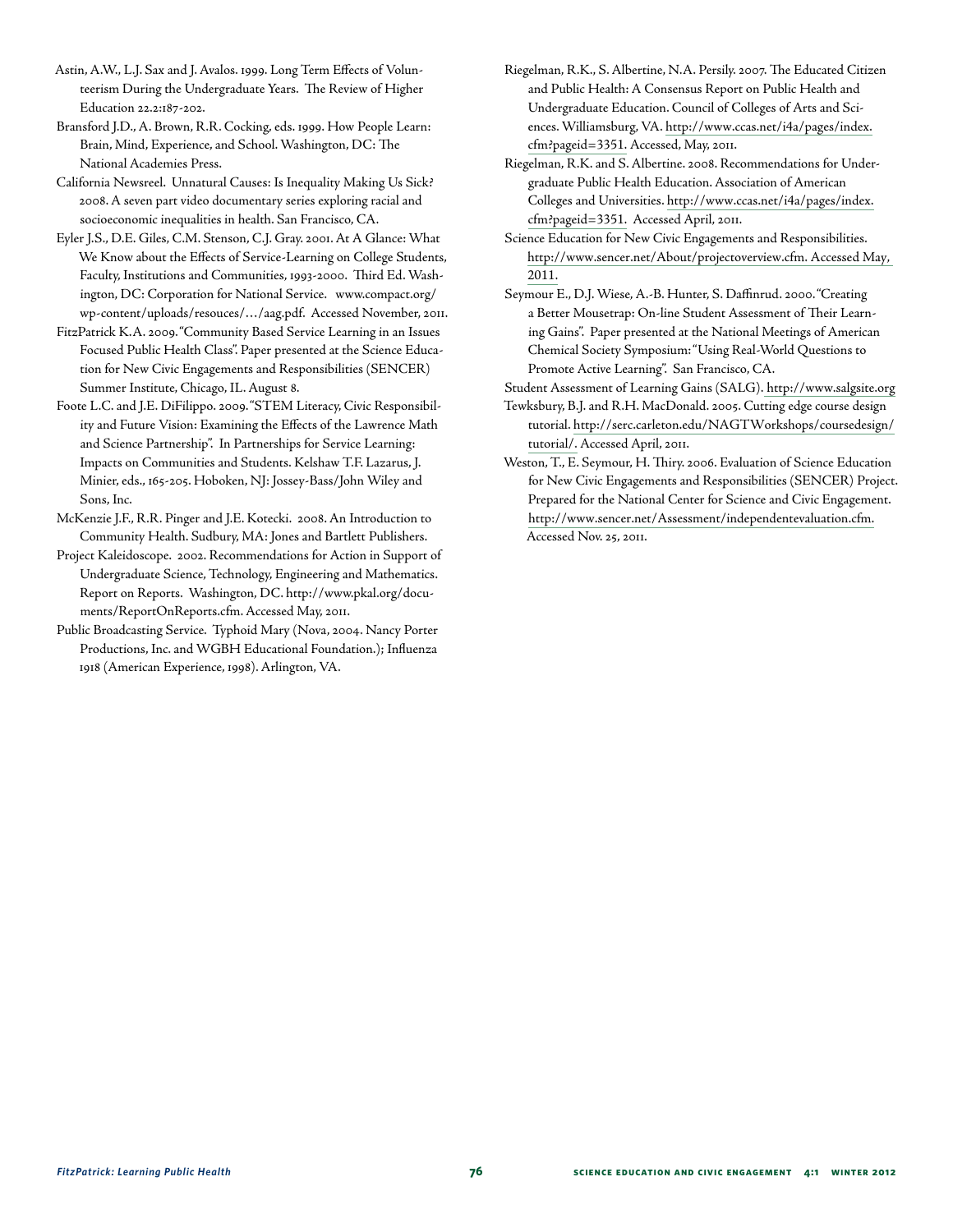#### **APPENDIX I** Issue Debate Paper Evaluation and Grading Criteria

## Entries must be word-processed. Each debate position paper is worth 10 points.

| 1. Paper has a specific title and position on issue is clearly stated in first sentence. |                                                                                                                                                                                                                                                                                                                                                                                                                                                                                                                                                                                                                                                   |  |
|------------------------------------------------------------------------------------------|---------------------------------------------------------------------------------------------------------------------------------------------------------------------------------------------------------------------------------------------------------------------------------------------------------------------------------------------------------------------------------------------------------------------------------------------------------------------------------------------------------------------------------------------------------------------------------------------------------------------------------------------------|--|
| 2. Organization and Clarity                                                              |                                                                                                                                                                                                                                                                                                                                                                                                                                                                                                                                                                                                                                                   |  |
| <b>HIGH</b><br>A                                                                         | a. Position on issue is stated in an organized and clear manner<br>b. Position on issue is supported by legitimate evidence<br>c. Position is presented in objective terms, without editorializing<br>d. Structure of argument and evidence effectively persuade reader of validity of your position                                                                                                                                                                                                                                                                                                                                              |  |
| B                                                                                        | a. Position is unclear or muddled and not persuasive due to lack of good evidence<br>b. Unsupported points and /or personal opinion are used to argue position                                                                                                                                                                                                                                                                                                                                                                                                                                                                                    |  |
| Low                                                                                      | a. Assignment appears to be treated casually, with little care given to constructing a cogent argument<br>b.Argument includes inappropriate prejudices, bias                                                                                                                                                                                                                                                                                                                                                                                                                                                                                      |  |
| 3. Evidence                                                                              |                                                                                                                                                                                                                                                                                                                                                                                                                                                                                                                                                                                                                                                   |  |
| <b>HIGH</b><br>A                                                                         | a. 3-5 annotated references used to support argument, not to include starter references provided in assignment<br>b. All References are legitimate scientific sources and directly relevant to position<br>c. At least 1-2 references are primary research article sources<br>d. References are cited in the text body (Smith, 2009) at points where ideas derived from them are presented<br>e. References are listed in alpha order by author at end of text, using CSE format<br>f. Website references from .gov such as the CDC, .edu such as a university, only<br>g. Direct quotes are indicated as such " " and source clearly identified. |  |
| B                                                                                        | a. References provided but derived from inappropriate sources (commercial websites, commercial news outlets, popular media, personal<br>websites and blogs)<br>b. References cited section provided, but in text references not provided<br>c. References cited section in incorrect format or not annotated<br>d. Words of others not set off in quotes and referenced                                                                                                                                                                                                                                                                           |  |
| Low                                                                                      | a. Provides no references                                                                                                                                                                                                                                                                                                                                                                                                                                                                                                                                                                                                                         |  |
| 4. Writing Quality                                                                       |                                                                                                                                                                                                                                                                                                                                                                                                                                                                                                                                                                                                                                                   |  |
| <b>HIGH</b><br>A                                                                         | a. Work is completely free of grammar, spelling, punctuation, or readability problems                                                                                                                                                                                                                                                                                                                                                                                                                                                                                                                                                             |  |
| B                                                                                        | a. Work contains errors (incomplete sentences, words missed by spell-checkers, etc.) that should have been caught by proofreading<br>b. Writing is too casual and distracts from the content.                                                                                                                                                                                                                                                                                                                                                                                                                                                     |  |
| <b>LOW</b><br>C                                                                          | a. Work is replete with careless errors and/or serious English writing problems in grammar, spelling, punctuation, and readability<br>b. Lacks coherence                                                                                                                                                                                                                                                                                                                                                                                                                                                                                          |  |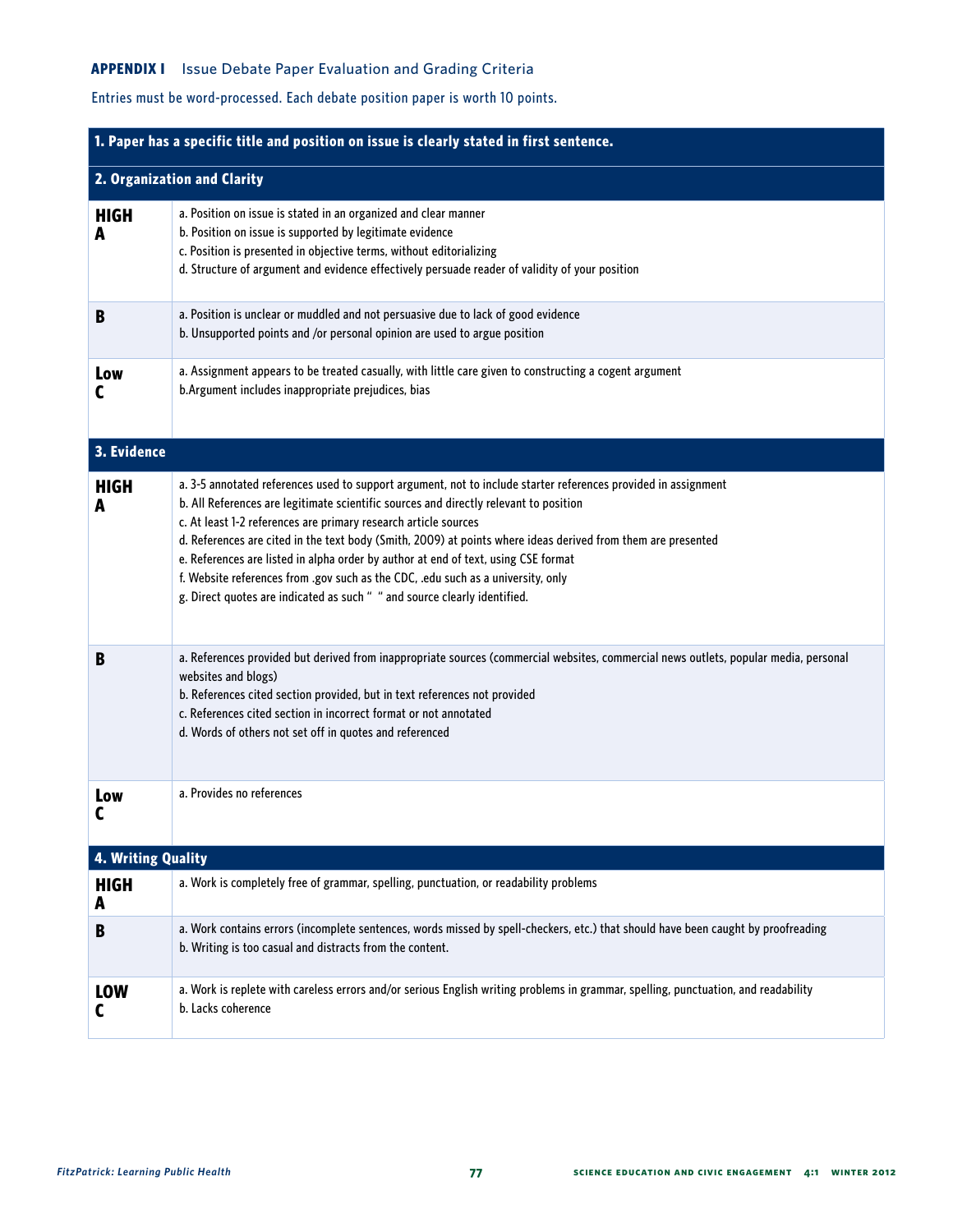The **Experiential Learning Folio** is a tool for guiding reflection, for developing skills and understanding and for fostering self-knowledge. This journal has a special format designed to assist you in your reflections on the readings, our classes, and your experiences in order to clarify the connections between the three. I expect you to make an entry for each service visit (you will have between 5 and 10 entries, depending on the number and length of your service visits). *(Adapted from Dr. Gina Vega, Dept. of Management).*

#### **Format**

- Set up your Learning Folio in three sections (Reading, Experience, and Reflection) and date each new entry that you make.
- **Reading** is where you will write about something that held your attention in one of the class readings. Maybe it made you angry, maybe it made you sad, or it made you think, or you connected to it in some other way. Maybe it just confused you. Or maybe it related to a question posed that week in class. Whatever your strongest response was, that is the one to write about.
- **Experience** is where you will write about something that happened to you in the course of your learning activity. Maybe it was a conversation with someone at your site, maybe it was something you overheard or saw, maybe it had to do with the service itself. Or maybe it related to assigned reflection questions to look for in the service process. Whatever incident made an impact on you, that is what you will write about.
- **Reflection** is where you will connect the reading and your experience. Sometimes this will be difficult. Nonetheless, I urge you to try diligently to make the connection with your experience. The end goal of this section is to make you think about what you have been doing, ask yourself why your experiential work is needed, and what you should do about it now and in the future. In this section, you should explicitly identify how the experience relates to the three 3 Ps of public health (Promote, Protect, Prevent) and to the 4 step approach to population health (Problem, Cause, Intervention, Implementation). The entry for each date should be one or two pages. Save the entry on a disk and back it up somewhere. The folio for the first half of the semester is due at midterm on October 21 and the second half is due on December 2.